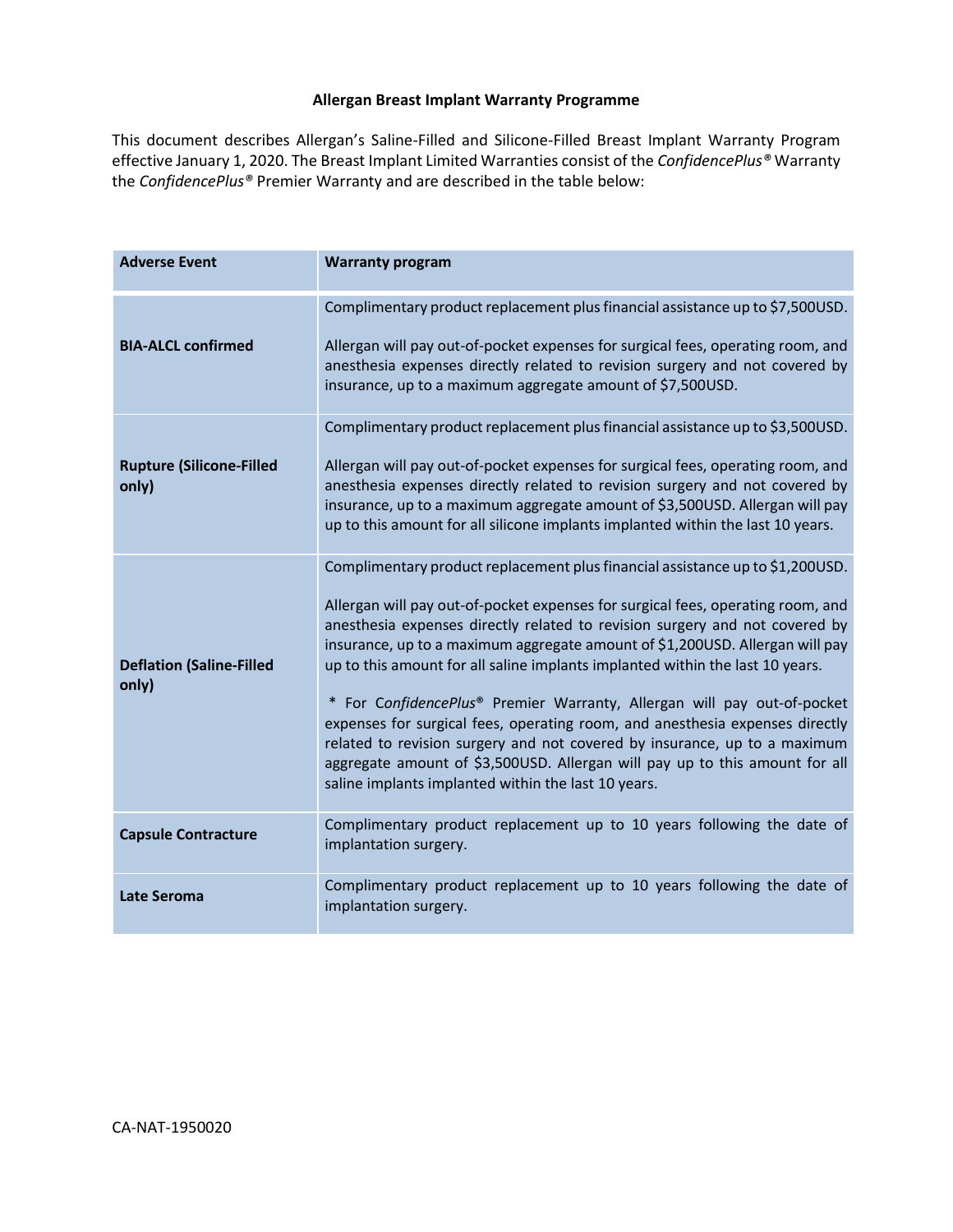Deflation, rupture, capsular contracture and late seroma are among the known risks of breast implants. Capsular contracture is defined as the tightening of the tissue capsule around an implant, resulting in firmness or hardening of the breast and squeezing of the implant. Late seroma is defined as a pocket of serous fluid that develops at least 12 months after breast augmentation and presents with clinically evident swelling.

The plastic surgeon, aslearned intermediary, is responsible for providing the patient with appropriate risk information before surgery, including (but not limited to) the risk of deflation, rupture and Breast Implant Associated Anaplastic Large Cell Lymphoma (BIA-ALCL). Allergan makes available to all plastic surgeons and patients a copy of the device appropriate informed decision brochure describing the benefits and risks of surgery with either its Saline-Filled or Silicone Gel-Filled breast implants. Copies can also be obtained by contacting Allergan directly, or through the Allergan website. The plastic surgeon should also advise the patient about possible adverse reactions and complications associated with Saline-Filled and Silicone Gel -Filled breast implants. **This document is not intended to, and cannot, take the place of a full and candid discussion between plastic surgeon and patient or the informed decision brochure for patients.** 

Qualified Allergan Breast Implants are the following (hereinafter referred to as "Allergan Breast Implants"):

> Saline-Filled Breast Implants: Style 68, 163, 168, 363, 468 Silicone-Filled Breast Implants: Style 10, 15, 20, 110, 115, 120, 410, INSPIRA

THIS IS A LIMITED WARRANTY ONLY AND IS SUBJECT TO THE TERMS AND CONDITIONS SET FORTH IN THIS DOCUMENT. ALL OTHER WARRANTIES, WHETHER EXPRESS OR IMPLIED, BY OPERATION OF LAW OR OTHERWISE, INCLUDING BUT NOT LIMITED TO, IMPLIED WARRANTIES OF MERCHANTABILITY AND FITNESS FOR A PARTICULAR PURPOSE ARE EXCLUDED. THE REPLACEMENT OF QUALIFIED ALLERGAN BREAST IMPLANTS AND PAYMENT OF DEFINED AMOUNTS FOR NECESSARY REVISION SURGERY AS SET FORTH IN THIS LIMITED WARRANTY ARE, TO THE MAXIMUM EXTENT ALLOWED UNDER APPLICABLE LAW, PATIENT'S SOLE AND EXCLUSIVE REMEDY. ALLERGAN SHALL NOT BE LIABLE FOR ANY INCIDENTAL, INDIRECT, CONSEQUENTIAL OR SPECIAL LOSS, DAMAGE, OR EXPENSE ARISING DIRECTLY OR INDIRECTLY FROM THE USE OF THESE PRODUCTS. ALLERGAN NEITHER ASSUMES, NOR AUTHORIZES ANY OTHER PERSON TO ASSUME FOR IT, ANY OTHER OR ADDITIONAL LIABILITY OR RESPONSIBILITY IN CONNECTION WITH THESE PRODUCTS. THIS SECTION, TOGETHER WITH THIS LIMITED WARRANTY, ALLOCATE THE RISKS BETWEEN ALLERGAN AND THE PATIENT. THIS ALLOCATION IS REFLECTED IN THE PRICING OF THE PRODUCTS AND IS AN ESSENTIAL ELEMENT OF THE BASIS OF THE BARGAIN BETWEEN ALLERGAN AND THE PATIENT.

## **I. APPLICATION OF THE ALLERGAN WARRANTIES**

## **A. WARRANTY**

- 1. **Timeline**: The Allergan Warranty applies automatically to Allergan Breast Implants implanted in all Allergan markets outside the United States of America, where an eligibility claim has been filed on or after January 1, 2020 and supersedes any previous Allergan Warranty Program previously applicable.
- 2. **Covered Events:** The Allergan Warranty applies only to the following covered events (each a "Covered Event") if they require surgical intervention: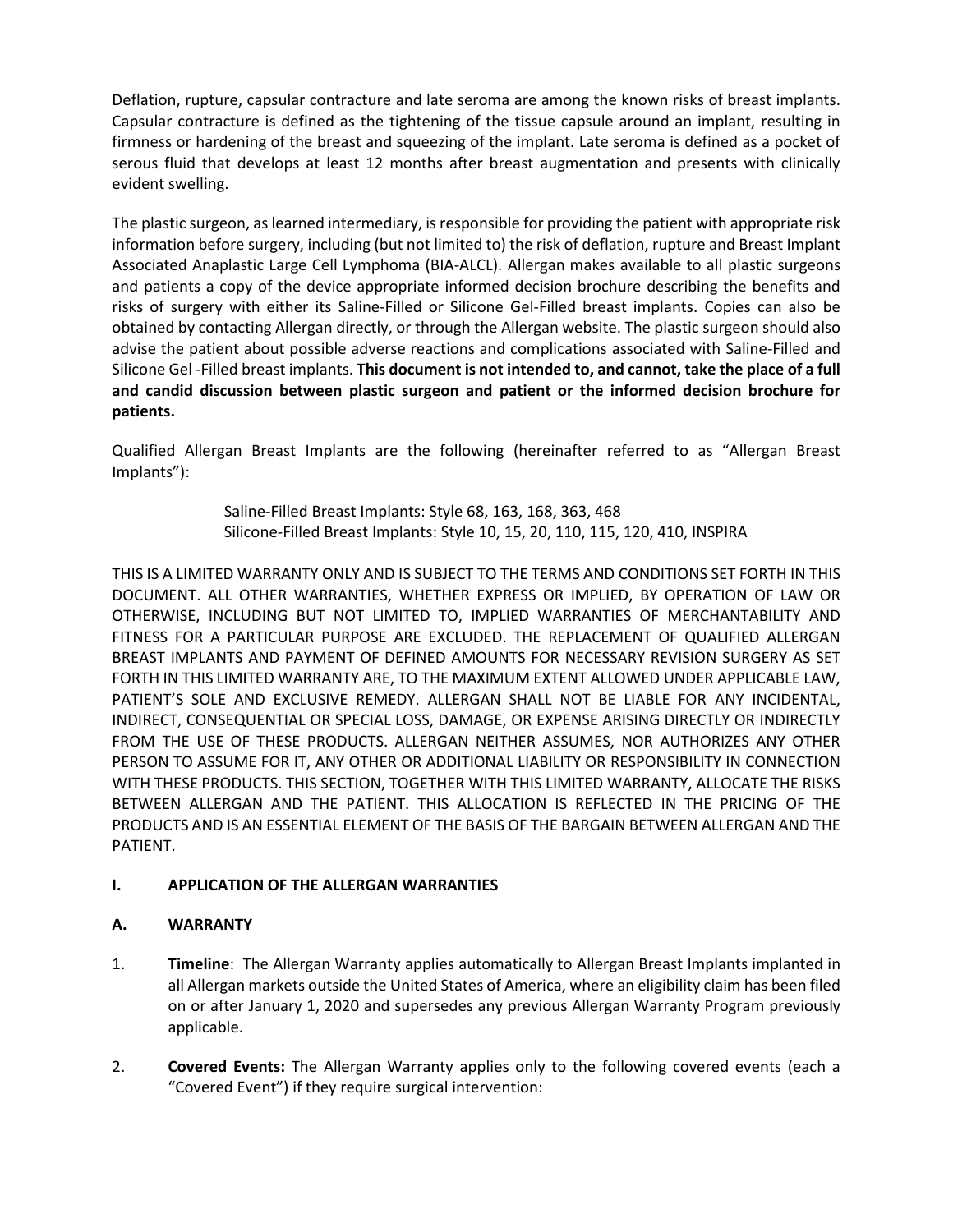- (a) For NATRELLE® Silicone-Filled Breast Implants:
	- (i) rupture of Allergan Silicone-Filled Breast Implants due to crease fold failure;
	- (ii) loss of shell integrity from unknown cause;
	- (iii) removal of implants for capsular contracture Baker grade III/IV (product replacement only within ten years of augmentation surgery);
	- (iv) removal of implants for late seroma (product replacement only within ten years of augmentation surgery); or
	- (v) BIA-ALCL diagnosis.

The Allergan Warranty may also apply to other event-related losses of shell integrity not specifically excluded, subject to review and approval by Allergan.

- 3. **Events Not Covered:** The Allergan Warranty does not apply to:
	- (a) removal of implants for size alteration;
	- (b) removal of implants due to wrinkling or rippling;
	- (c) loss of shell integrity caused by operative procedures;
	- (d) loss of shell integrity resulting from open capsulotomy or closed compression capsulotomy procedures; or
	- (e) removal of implants due to double capsule

The Allergan Warranty excludes other events outside the covered events listed in section A(I)(2) above.

4. **Cost:** No cost.

### 5**. What Allergan will provide under the Allergan Warranty:**

(a) **Product Replacement:** If patient has a Covered Event, Allergan will replace the qualified Allergan product with another Allergan product, of the same or similar type as the qualifying product, free of charge as per the terms of the relevant Covered Event. Implantation of the replacement Allergan product, as well as any subsequent procedures, must be in strict accordance with current Allergan product literature and accepted plastic surgical procedures by appropriately qualified licensed plastic surgeons for such product to qualify for replacement.

The explanted product must be returned to the Allergan Device Analysis Laboratory within 90 days of its explant in order to qualify for the free of charge replacement product. For claims where both devices are explanted, both explanted devices must be returned. In the event that the explanted product is not returned to the Allergan Device Analysis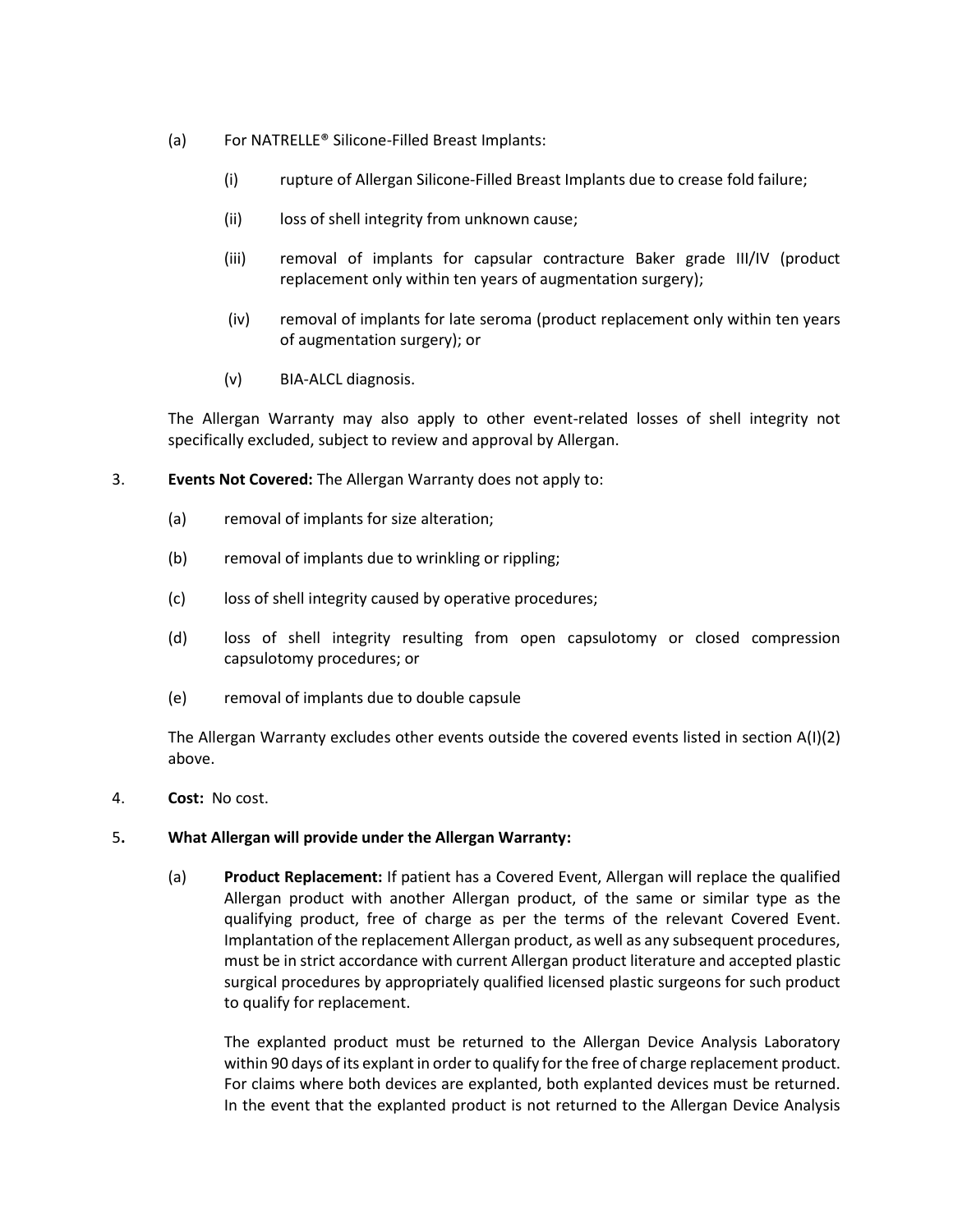Laboratory within 90 days of its explantation, the ordering customer will be invoiced for the price of the replacement product. Qualifying replacement product will be sent without shipping charges. Allergan will neither provide nor pay for a non-Allergan product, nor in any event provide money for or in lieu of an Allergan replacement product. Any replacement NATRELLE® Style, Saline-Filled or Silicone-Filled Breast Implant, automatically includes a new Allergan Warranty covering the replacement implant only.

- (b) For NATRELLE® Saline-Filled Breast Implants:
	- (i) When a qualifying replacement surgery for a Covered Event occurs within 10 years from the date of implantation, Allergan will pay out -of-pocket expenses for surgical fees, operating room, and anesthesia expenses directly related to revision surgery and not covered by insurance, up to a maximum aggregate amount of \$1,200USD. Upon submission of a qualifying request, Allergan will provide a general release in favor of Allergan, which is required to be executed by the patient prior to release of any funds related to the foregoing.
	- (ii) At the plastic surgeon's request, Allergan will also provide an upgrade replacement Silicone-Filled Breast Implant (round silicone gel only).
	- (iii) At the plastic surgeon's request, Allergan will also provide a replacement of a NATRELLE® Saline-Filled or Silicone-Filled Breast Implant (round silicone gel only), as the case may be, to use to replace the contralateral implant. Upon submission of a qualifying request for financial assistance, Allergan will provide a general release in favor of Allergan. The plastic surgeon may also request an upgrade to a round silicone gel upgrade.
- (c) For NATRELLE® Silicone-Filled Breast Implants:
	- (i) When a qualifying replacement surgery for a Covered Event occurs from the date of implantation within the timelines set out in Table I above, Allergan will pay outof-pocket expenses for surgical fees, operating room, and anesthesia expenses directly related to revision surgery and not covered by insurance, up to a maximum aggregate amount of \$3,500USD. Upon submission of a qualifying request, Allergan will provide a general release in favor of Allergan, which is required to be executed by the patient prior to release of any funds related to the foregoing.
	- (ii) Allergan will not pay for any re-operative expenses until receipt of the release signed by the patient. In addition, Allergan may require a copy of bills or receipts associated with the revision surgery before payment will be made. Other documentation, such as operative notes and photos, may be required prior to payment. Request for financial assistance under the Allergan Warranty must be made to the Product Support Department prior to the date of qualifying revision surgery.
	- (iii) Should a more expensive Allergan product be requested by the plastic surgeon, Allergan will invoice the ordering customer for the list price difference between the qualified product to be replaced and the requested replacement product.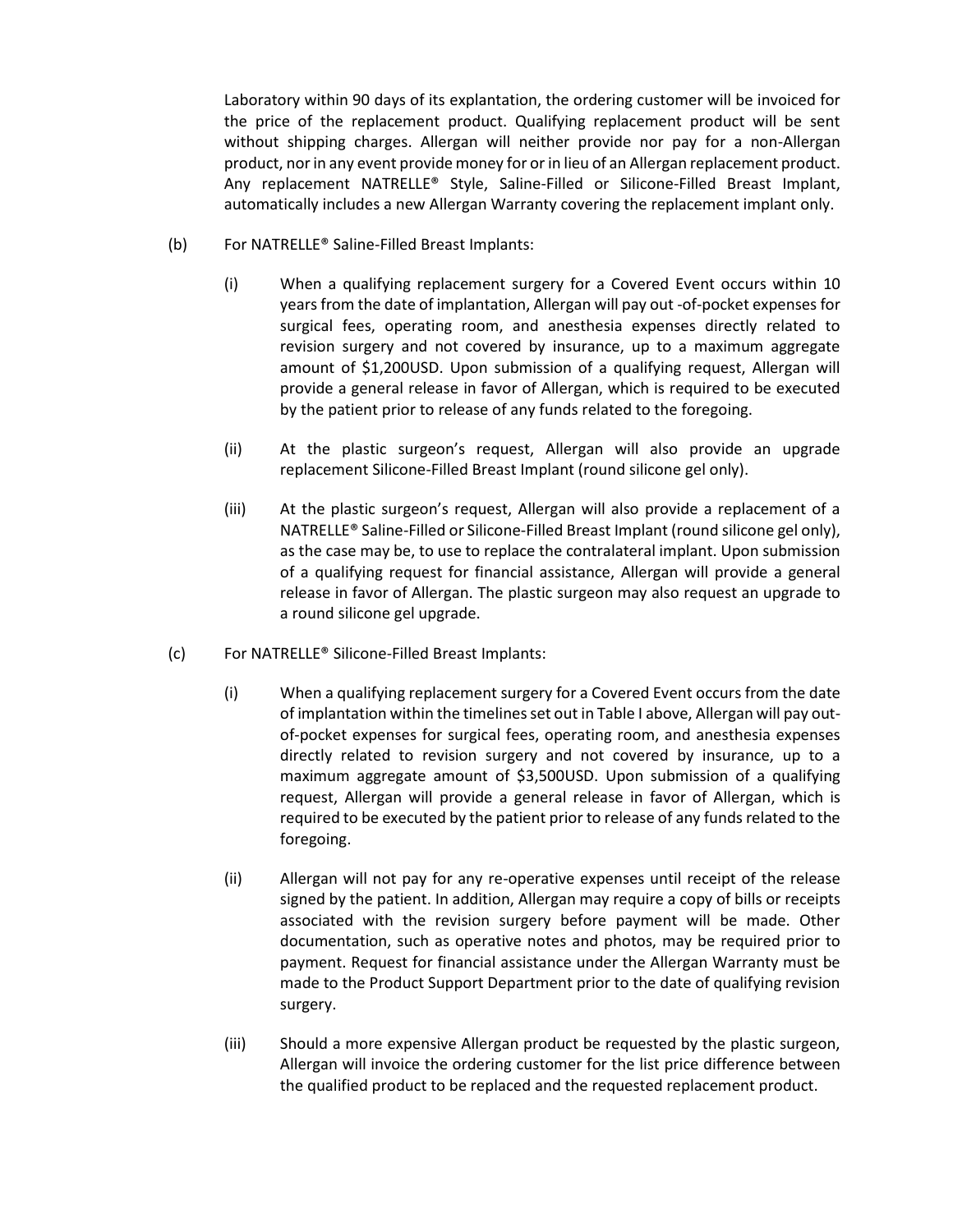The customer will not be credited or reimbursed for the list price difference between the qualified product to be replaced and the requested replacement product should the plastic surgeon request a less expensive replacement product.

At the surgeon's request, Allergan will also provide a replacement of a NATRELLE® Silicone-Filled Breast Implant to use to replace the contralateral implant. Upon submission of a qualifying request for financial assistance, Allergan will provide a general release in favor of Allergan.

- (c) For BIA-ALCL diagnosis:
	- (i) When documentation of a positive diagnosis of BIA-ALCL is provided by a pathology report confirming CD30 positive, ALK negative cytology and/or histology as per the NCCN [National Comprehensive Cancer Network] guidelines, Allergan will pay out-of-pocket expenses for surgical fees, operating room, and anesthesia expenses directly related to revision surgery and not covered by insurance, up to a maximum aggregate amount of \$7,500USD. Upon submission of a qualifying request, Allergan will provide a general release on Allergan's standard form.
	- (ii) Allergan will not pay for any re-operative expenses until receipt of the release signed by the patient. In addition, Allergan may require a copy of bills or receipts associated with the revision surgery before payment will be made. Other documentation, such as operative notes and photos, may be required prior to payment. Request for financial assistance under the Allergan Warranty must be made to the Product Support Department upon confirmation of a positive diagnosis.
	- (iii) Should a more expensive Allergan product be requested by the plastic surgeon, Allergan will invoice the ordering customer for the list price difference between the qualified product to be replaced and the requested replacement product.

The customer will not be credited or reimbursed for the list price difference between the qualified product to be replaced and the requested replacement product should the plastic surgeon request a less expensive replacement product.

At the surgeon's request, Allergan will also provide a replacement of a NATRELLE® Silicone-Filled Breast Implant to use to replace the contralateral implant. Upon submission of a qualifying request for financial assistance, Allergan will provide a general release in favor of Allergan.

#### **B. PATIENT INFORMATION ON THE ALLERGAN WARRANTY**

Before implantation surgery, the plastic surgeon should explain the details of the Allergan Warranty, including product replacement, to the patient, and provide the patient with a copy of this document. In addition to explaining the terms of the Allergan Warranty and Product Replacement, the plastic surgeon should also advise the patient about possible adverse reactions and complications associated with Saline-Filled and Silicone-Filled Breast Implants, including the risk of BIA-ALCL, and review with the patient the device appropriate informed decision brochure provided by Allergan, describing the benefits and risks of surgery with either its Saline-Filled or Silicone Gel-Filled breast implants.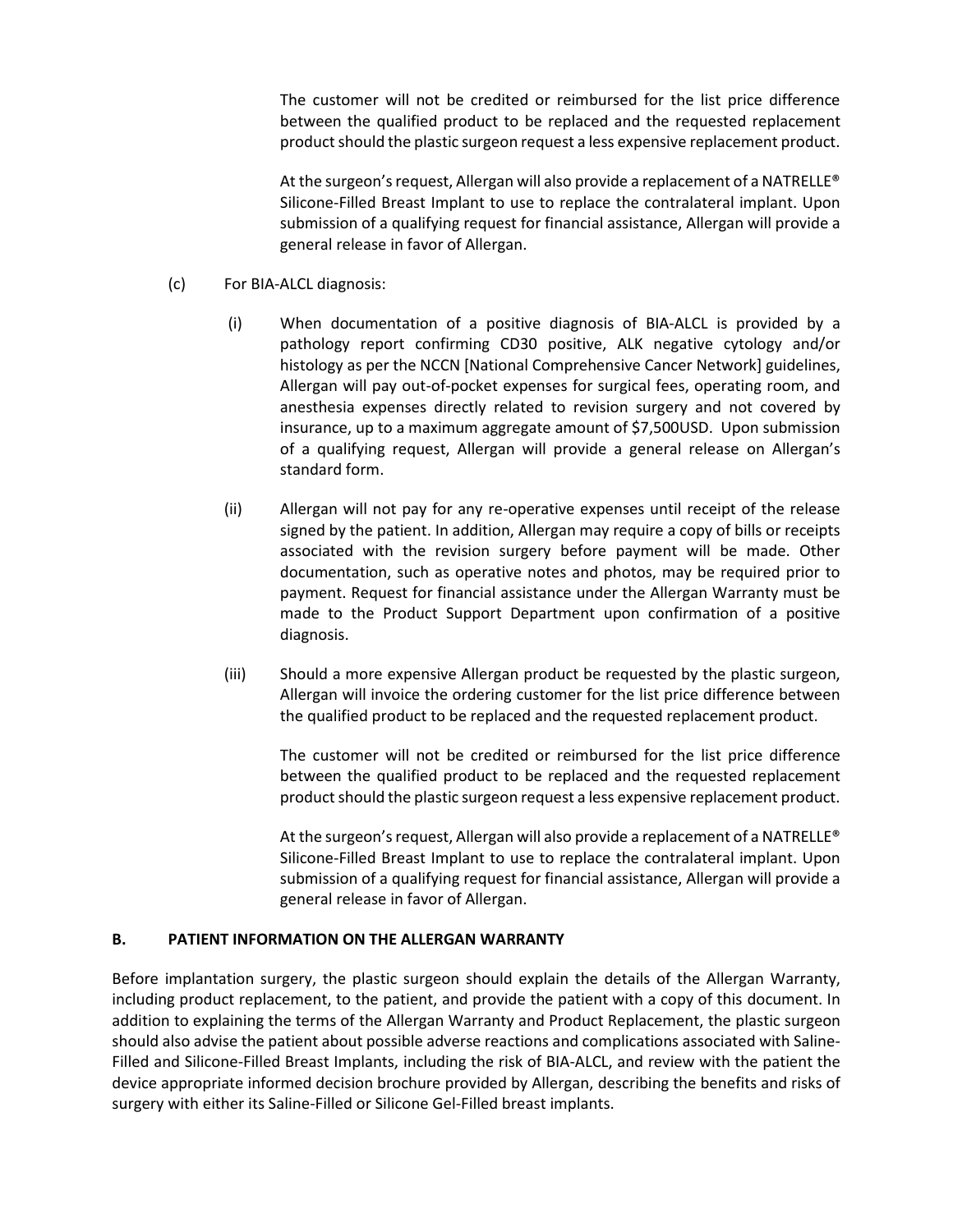### **C. FILING A CLAIM**

If a Covered Event occurs within ten years of the date of an implantation/or at any time for BIA-ALCL coverage under the Allergan Warranty, the plastic surgeon should contact Allergan's Product Surveillance Department to obtain a return kit and instructions prior to revision surgery at (800) 668-6424 or via email at aus-breastinterntionalcomplaints@allergan.com. If revision surgery is planned based on reliance of Magnetic Resonance Imaging (MRI) findings of suspected rupture of an ALLERGAN® Silicone-Filled Breast Implant, a copy of the MRI report must be received by Allergan Product Support in advance of the revision surgery in order for a subsequent claim to be considered for approval. In the case of a claim under a late seroma event for patients with textured implants only, a diagnosis qualifies as > 50 cc of fluid presented at least 12 months after surgery, upon a confirm diagnosis by a surgeon and confirmed by photographs, pathology, or other reports deemed acceptable by Allergan. In the case of a positive diagnosis of BIA-ALCL, the following documents shall be provided: a pathology report confirming BIA-ALCL diagnosis through confirmation of a CD-30 positive, ALK-negative cytology and/or histology. Once revision surgery occurs, send (a) a copy of the Returned Goods Authorization (RGA); (b) the patient's completed general release form; (c) the signed claim form, and (d) the removed and decontaminated Allergan product. This information should be sent to:

# UPS SCS, INC. 4150 MAINWAY BUILDING 2 BURLINGTON, ON L7L0A6 CANADA

Paperwork can also be emailed t[o aus-breastinterntionalcomplaints@allergan.com.](mailto:aus-breastinterntionalcomplaints@allergan.com)

Upon receipt of the returned product, and of the properly signed release and claim form, a check will be issued to the appropriate party or parties in accordance with limitations outlined in this document. The check will be made payable to the party or parties indicated by the patient on the release form.

Replacement products may be ordered before surgery by contacting Allergan's Customer Care Department at (866) 653-9308.

### **D**. **Limitation on Product Replacement**

Replacement of Allergan Biocell Breast Implant

Where a patient is eligible for a replacement product under the Warranty Program, Allergan will provide the following support, depending on physician recommendation and patient consent:

- a) An Allergan smooth replacement product will be offered; or
- b) Allergan will reimburse the cost of the Allergan smooth implant back to the doctor/patient.

If Allergan's obligation to provide a replacement product under the Allergan Warranty is prevented, restricted, or interfered with by reason of fire, flood, earthquake, explosion, or other casualty or accident, strikes or labor disputes, inability to procure supplies or power, war or other violence, any law, order, proclamation, regulation, ordinance, demand, or requirement of any government agency, or any other act or condition whatsoever beyond the reasonable control of Allergan, the performance of that obligation shall be excused without penalty. For purposes of this provision, excuse of performance shall mean that Allergan is neither obligated to provide nor pay for a replacement product, regardless of the